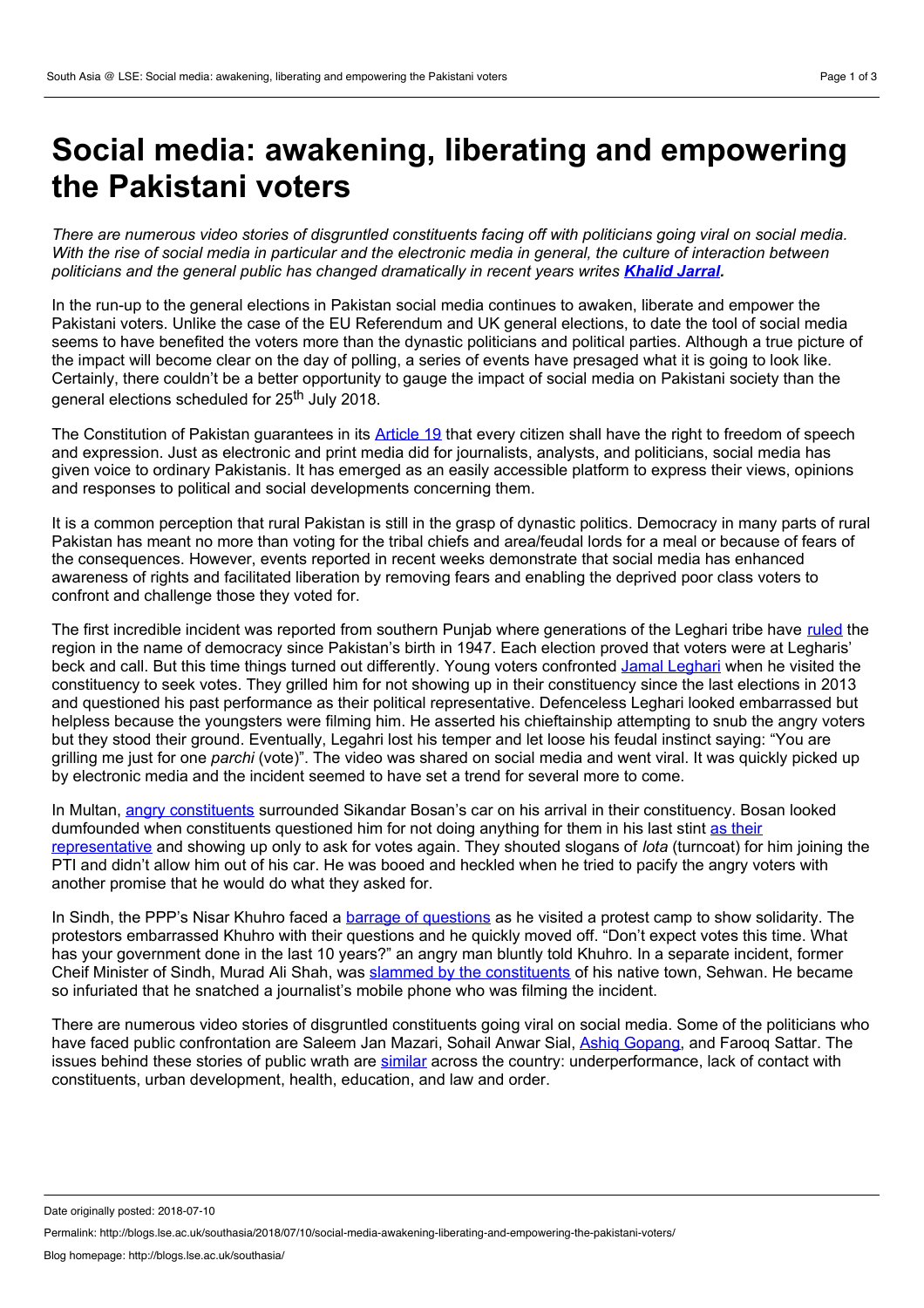In the past, angry constituents, particularly the supporters of opponent parties, have heckled and booed election candidates and even pelted them with eggs and tomatoes. Yet, their motivation stemmed from their political affiliations. The current wave of incidents is based on an awareness among the citizens of their rights in participatory democracy, the functions and duties of public representatives, and a rejection of the status quo of disregard to the constituents and their rights. It is equally important to identify those protestors who might have been planted by opponents to malign the political campaigns and canvassing of other candidates.

With the rise of social media in particular and the electronic media in general, the culture of interaction between politicians and the general public has changed dramatically in recent years. In the past, traditional politicians would be accompanied by an army of armed guards who were seen pushing the people away and creating an atmosphere of fear demanding respect. Now we see that the same politicians have become more polite and willing to mix with their potential voters, so we see many politicians sitting, eating with poor people of Sindh, hugging them and taking selfies with them. Now politicians seem wary of voters confronting them on camera or filming them while they speak to them about their achievements for their constituency.

On the other hand, these politicians are using the opportunities of interaction with their voters to build a softer image for themselves by behaving politely with these voters and mixing with them. But, as Simon [Anholt](https://goodcountry.org/simon-anholt) argues, what determines [a politician's] perception is notwhat they say butwhat they do. While the PML(N) politicians are crediting their party for performance and [achievements](https://nation.com.pk/03-Jun-2018/pml-n-to-reward-loyalists-with-election-tickets) in the areas of power generation, counter-terrorism, and the CPEC, the PTI has promised "one [Pakistan"](https://www.thenews.com.pk/print/310733-imran-gives-11-point-election-manifesto) and a New [Pakistan.](https://www.telegraph.co.uk/news/2018/04/30/imran-khan-unveils-populist-plan-launches-pakistan-election/)

## **DAWN: A misguided analysis?**

Whereas popular Pakistani media channels are echoing the voice of the newly enterprising young voters, an editorial in DAWN has dubbed unhappy constituents [potentially](https://www.dawn.com/news/1417629) violent sadists who provoke pleasure from the public humiliation of well-known figures. Referring to a singular [incident](https://www.dawn.com/news/1417254) in Karachi where "unidentified group of people stopped and pelted stones on the convoy" of election candidates visiting the constituency, it criticises the methods used by the protestors.

Rather than emphasising the singularity of the incident, DAWN has mixed it with the broader phenomenon of confronting and shaming underperforming politicians and publicising it on social media. It has played public confrontation of election candidates down arguing that this trend would give way to violence. The newspaper claims the mainstream media is prepared to give the frustrated general public a platform for protest. Arguably, this claim amounts to a confession that the policy makers of the mainstream media had failed to ensure due coverage to the dissenting general public through their platforms. The DAWN editorial makes no reference to people's right to freedom of expression and how it might be ensured in case public demonstration of voter concerns is curbed outright.

As well as the social media cells of the political parties, individual politicians are running organised social media campaigns exploiting this instrument for political purposes. The content shown on many TV channels clearly represents their political polarisation.

In this competitive environment, social media should be accepted as a mouth-piece of the less resourceful ordinary citizens and not condemned because of singular incidents of no direct relevance. While potential of violence is a serious concern which calls for strict measures of law and order, it should not be addressed at the cost of freedom of information.

*Cover Image: Credit: [Ejaz](https://www.flickr.com/photos/ejazasi/213770709/in/photolist-jTCzT-mVysY-oTX5Sg-pk27G7-4tQ7oJ-6qwafu-7vCYKs-7wBzJ3-bymu5A-pAMcD3-HS98c-5gfLss-HS5cS-4tL5Gt-2JGWBg-4gt7uq-2i1Xu7-54oHmo-aSTxkk-6wM1n-ejAXB4-pHUBkF-9vn4X9-6bgvhz-HS8R4-ioJfD-8PQp4H-7aeoEA-9scSNw-9ppdQf-oM5kua-oM73Ya-3WeBnx-z7BZU-46JcQK-2if7Zw-4gvPss-93L4o-4MSzR6-4MSwbg-8qDpXg-acTqoW-nerL14-jq27Wj-3u5c6t-j5gn5c-auTm6Q-pFP9Ph-coNZXo-9ZrpKS) Asi CC BY-NC 2.0*

This article was *originally [published](http://theasiadialogue.com/2018/07/04/social-media-awakening-liberating-and-empowering-the-pakistani-voters/)* on the Asia Research Institute blog. Asia [Dialogue](http://theasiadialogue.com/) and has been republished *with permission.*

This article gives the views of the authors, and not the position of the South Asia @ LSE blog, nor of the London *School of Economics. Please read ou[r](http://blogs.lse.ac.uk/southasia/2012/06/06/comments-policy/) [comments](http://blogs.lse.ac.uk/southasia/2012/06/06/comments-policy/) policy before posting.*

## **About The Author**

Date originally posted: 2018-07-10

Permalink: http://blogs.lse.ac.uk/southasia/2018/07/10/social-media-awakening-liberating-and-empowering-the-pakistani-voters/